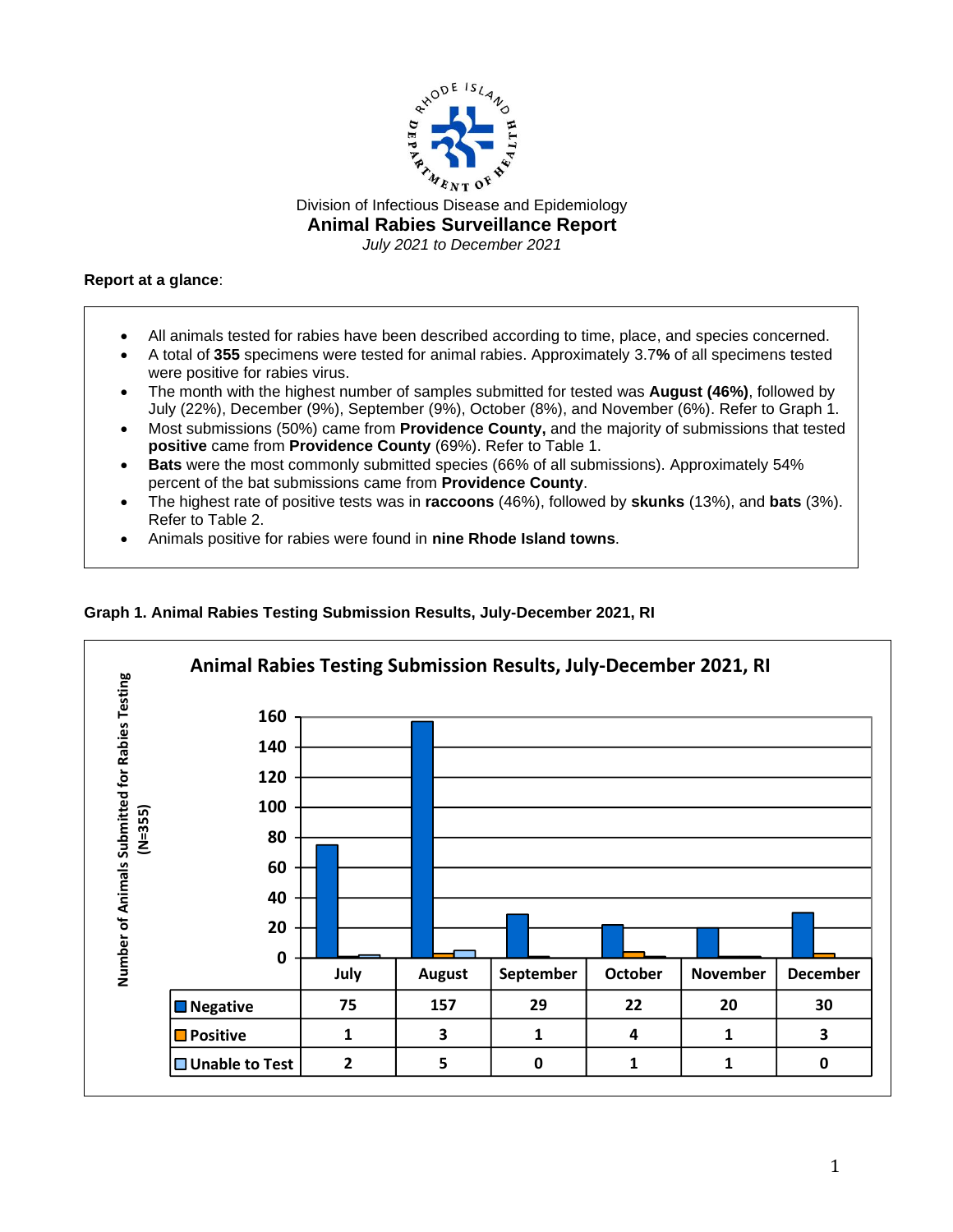# **Table 1. Positive Rabies Test Results in Animals by County, July-December 2021, RI**

| <b>County</b>     | <b>Number of</b><br><b>Positives</b> | % of Total Positives |  |
|-------------------|--------------------------------------|----------------------|--|
| Kent              |                                      | 8%                   |  |
| <b>Providence</b> | 9                                    | 69%                  |  |
| Washington        | 3                                    | 23%                  |  |
| Total             | 13                                   | n/a                  |  |

#### **Table 2. Positive Rabies Test Results in Animals by Species, July-December 2021, RI**

| <b>Species</b> | # Positive | % Positive by Species<br>(Number of this species positive/<br>number of this species tested) | % Positive Overall<br>(Number positive for this species /<br>Number of all positive tests) |  |
|----------------|------------|----------------------------------------------------------------------------------------------|--------------------------------------------------------------------------------------------|--|
| <b>Bat</b>     | 6          | 3%                                                                                           | 46%                                                                                        |  |
| Raccoon        | 6          | 46%                                                                                          | 46%                                                                                        |  |
| <b>Skunk</b>   |            | 13%                                                                                          | 8%                                                                                         |  |

# **Graph 2. Animal Rabies Test Submission Results by Species, July-December 2021, RI**

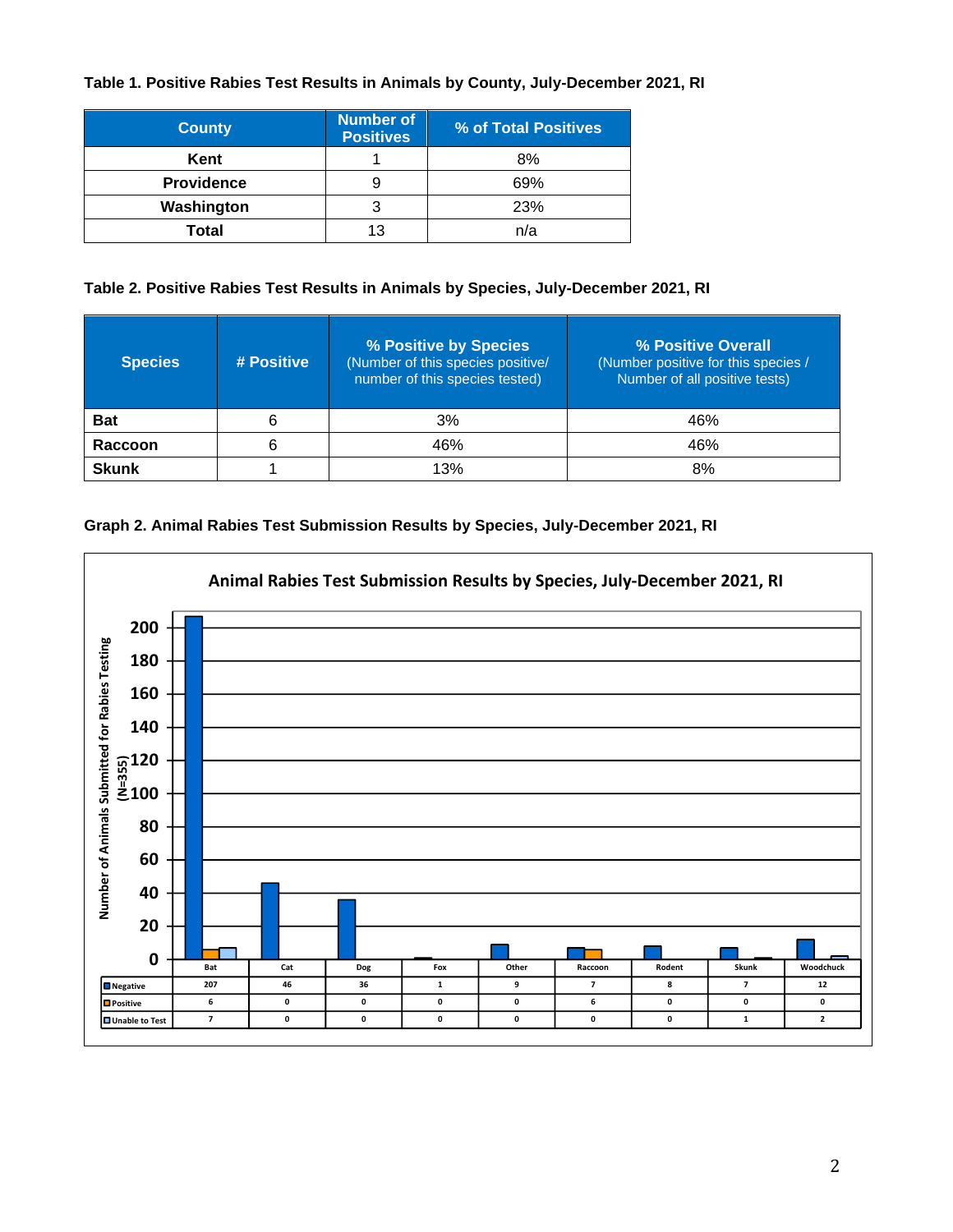# **City Species Negative Positive Unable to Test Total Barrington** | Bat | 3 | 0 | 0 | 3 Rodent | 1 | 0 | 0 | 1 **Bristol | B**at | 3 | 0 | 0 | 3 Skunk | 1 | 0 | 0 | 1 Woodchuck 1 0 0 0 1 **Burrillville** | Bat | 4 | 0 | 0 | 4 Cat | 2 | 0 | 0 | 2 Dog | 1 | 0 | 0 | 1 Raccoon | 0 | 1 | 0 | 1 Skunk | 1 | 0 | 0 | 1 **Charlestown** Bat 1 1 0 0 0 1 Dog | 1 | 0 | 0 | 1 Skunk | 1 | 0 | 0 | 1 **Coventry** | Bat | 7 | 0 | 0 | 7 Cat | 3 | 0 | 0 | 3 Dog | 1 | 0 | 0 | 1 Skunk | 1 | 0 | 0 | 1 **Cranston** | Bat | 28 | 0 | 0 | 28 Dog | 2 | 0 | 0 | 2 Skunk | 0 | 1 | 0 | 1 Woodchuck 1 1 0 0 0 1 **Cumberland** Bat | 5 | 0 | 1 | 6 Cat | 1 | 0 | 0 | 1 Dog | 2 | 0 | 0 | 2 Raccoon | 1 | 0 | 0 | 1 Rodent | 1 | 0 | 0 | 1 **East Greenwich** Bat 1 3 0 0 0 3 Cat | 9 | 0 | 0 | 9 Dog | 3 | 0 | 0 | 3 Rodent | 2 | 0 | 0 | 2 **East Providence** Bat | 5 | 1 | 1 | 7 Cat | 1 | 0 | 0 | 1 Coyote | 1 | 0 | 0 | 1 Dog | 5 | 0 | 0 | 5 Skunk | 1 | 0 | 0 | 1 **Foster** | Bat | 2 | 0 | 0 | 2 Bobcat | 1 | 0 | 0 | 1 Cat | 1 | 0 | 0 | 1 **Glocester** | Bat | 1 | 0 | 0 | 1 **Hopkinton |** Bat | 2 | 0 | 0 | 2

#### **Table 3. Animals Submitted for Rabies Testing by Species and Locale, July-December 2021, RI**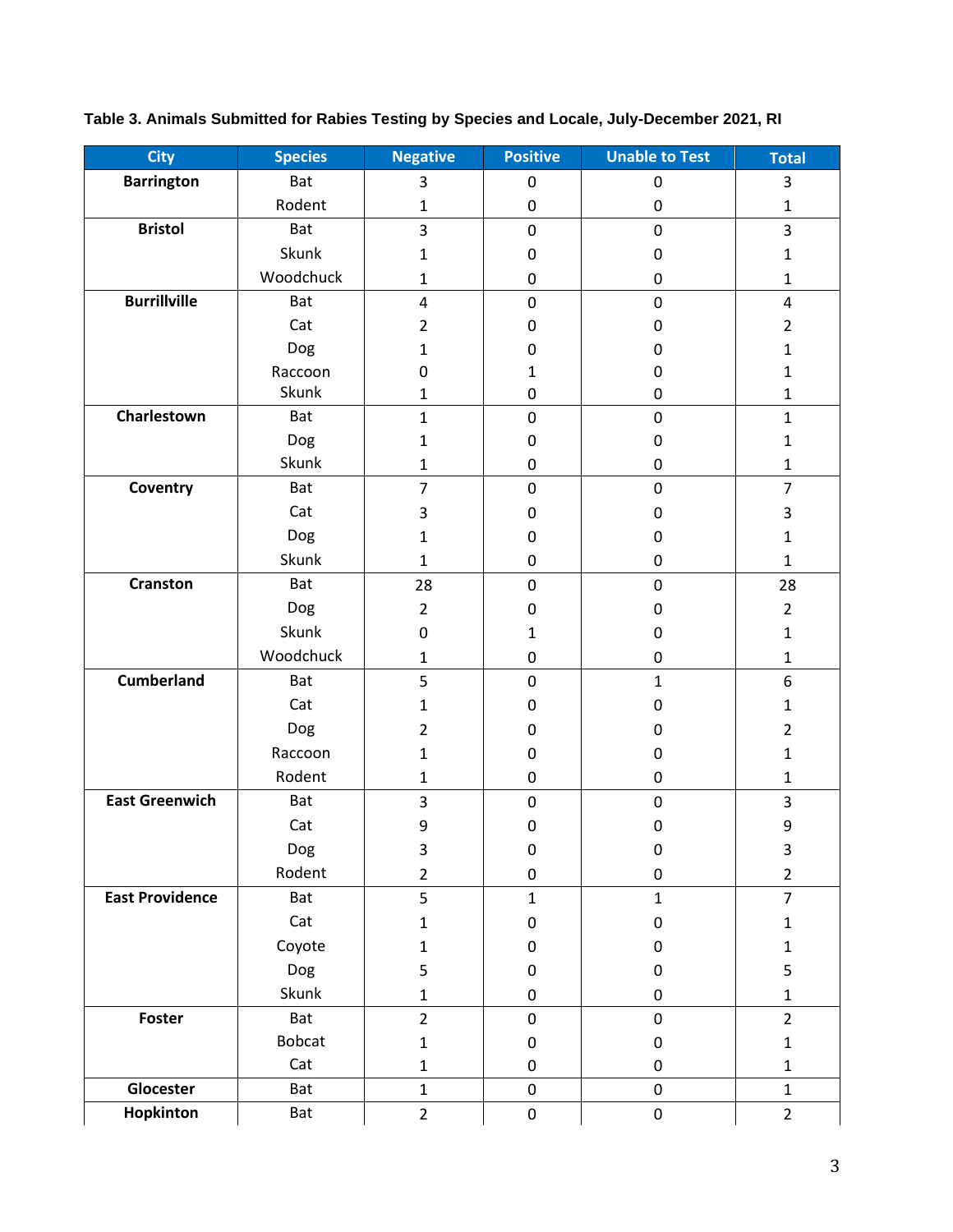|                         | Cat        | $\mathbf{1}$   | $\boldsymbol{0}$ | 0            | $\mathbf{1}$   |
|-------------------------|------------|----------------|------------------|--------------|----------------|
|                         | Dog        | $\mathbf{1}$   | $\mathbf 0$      | 0            | $\mathbf{1}$   |
|                         | Raccoon    | 1              | 0                | 0            | $\mathbf{1}$   |
| Jamestown               | <b>Bat</b> | $\mathbf{1}$   | $\pmb{0}$        | $\mathbf{1}$ | $\overline{2}$ |
|                         | Cat        | $\overline{2}$ | $\pmb{0}$        | 0            | $\overline{2}$ |
| Johnston                | <b>Bat</b> | 3              | $\pmb{0}$        | $\mathbf 0$  | 3              |
|                         | Cat        | $\overline{2}$ | 0                | 0            | $\overline{2}$ |
|                         | Cow        | 1              | $\mathbf 0$      | 0            | 1              |
|                         | Woodchuck  | $\mathbf 1$    | $\pmb{0}$        | 0            | $\mathbf 1$    |
| Lincoln                 | <b>Bat</b> | 3              | $\pmb{0}$        | $\mathbf 0$  | 3              |
|                         | Woodchuck  | $\mathbf 1$    | $\pmb{0}$        | 0            | $\mathbf 1$    |
| <b>Little Compton</b>   | <b>Bat</b> | $\mathbf{1}$   | $\pmb{0}$        | $\pmb{0}$    | $\mathbf{1}$   |
| Middletown              | <b>Bat</b> | $\mathbf{1}$   | $\mathbf 0$      | $\pmb{0}$    | $\mathbf{1}$   |
|                         | Cat        | 1              | $\boldsymbol{0}$ | 0            | $\mathbf{1}$   |
|                         | Dog        | 1              | 0                | 0            | 1              |
| Narragansett            | <b>Bat</b> | 5              | 0                | 0            | 5              |
|                         | Dog        | 1              | $\boldsymbol{0}$ | 0            | $\mathbf{1}$   |
|                         | Weasel     | $\mathbf{1}$   | $\pmb{0}$        | 0            | $\mathbf{1}$   |
| <b>Newport</b>          | <b>Bat</b> | 10             | $\pmb{0}$        | $\pmb{0}$    | 10             |
|                         | Cat        | $\mathbf{1}$   | $\pmb{0}$        | 0            | $\mathbf 1$    |
| <b>North Kingstown</b>  | <b>Bat</b> | 8              | $\pmb{0}$        | $\mathbf 0$  | 8              |
|                         | Cat        | 3              | 0                | 0            | 3              |
|                         | Dog        | 5              | $\pmb{0}$        | 0            | 5              |
|                         | Raccoon    | 0              | $\overline{2}$   | 0            | $\overline{2}$ |
|                         | Woodchuck  | $\mathbf{1}$   | $\pmb{0}$        | 0            | $\mathbf 1$    |
| <b>North Providence</b> | <b>Bat</b> | 3              | $\mathbf{1}$     | $\mathbf 0$  | 4              |
|                         | Cat        | 1              | 0                | 0            | 1              |
|                         | Dog        | 1              | 0                | 0            | 1              |
|                         | Raccoon    | 0              | 2                | 0            | 2              |
|                         | Woodchuck  | $\mathbf{1}$   | 0                | 1            | $\overline{2}$ |
| <b>North Smithfield</b> | Fox        | $\mathbf{1}$   | $\pmb{0}$        | $\mathbf 0$  | $\mathbf{1}$   |
| Pawtucket               | Bat        | 11             | $\pmb{0}$        | $\pmb{0}$    | 11             |
|                         | Dog        | $\mathbf{1}$   | $\pmb{0}$        | 0            | $\mathbf{1}$   |
|                         | Rodent     | $\mathbf{1}$   | $\pmb{0}$        | 0            | $\mathbf 1$    |
|                         | Woodchuck  | $\mathbf{1}$   | $\pmb{0}$        | 0            | $\mathbf{1}$   |
| Portsmouth              | Dog        | $\mathbf{1}$   | $\pmb{0}$        | $\pmb{0}$    | $\mathbf{1}$   |
|                         | Mink       | $\mathbf{1}$   | $\pmb{0}$        | 0            | $\mathbf{1}$   |
|                         | Raccoon    | $\mathbf{1}$   | $\pmb{0}$        | 0            | $\mathbf{1}$   |
| Providence              | Bat        | 37             | $\mathbf{1}$     | $\mathbf{1}$ | 39             |
|                         | Cat        | 5              | 0                | $\mathbf 0$  | 5              |
|                         | Dog        | $\mathbf{1}$   | $\pmb{0}$        | 0            | $\mathbf 1$    |
|                         | Donkey     | $\mathbf{1}$   | 0                | 0            | $\mathbf 1$    |
|                         | Opossum    | $\mathbf{1}$   | $\pmb{0}$        | 0            | $\mathbf{1}$   |
|                         | Raccoon    | 0              | $\mathbf{1}$     | 0            | $\mathbf{1}$   |
|                         | Skunk      | $\mathbf{1}$   | $\pmb{0}$        | 0            | $\mathbf{1}$   |
|                         | Woodchuck  | $\overline{2}$ | $\pmb{0}$        | 0            | $\overline{2}$ |